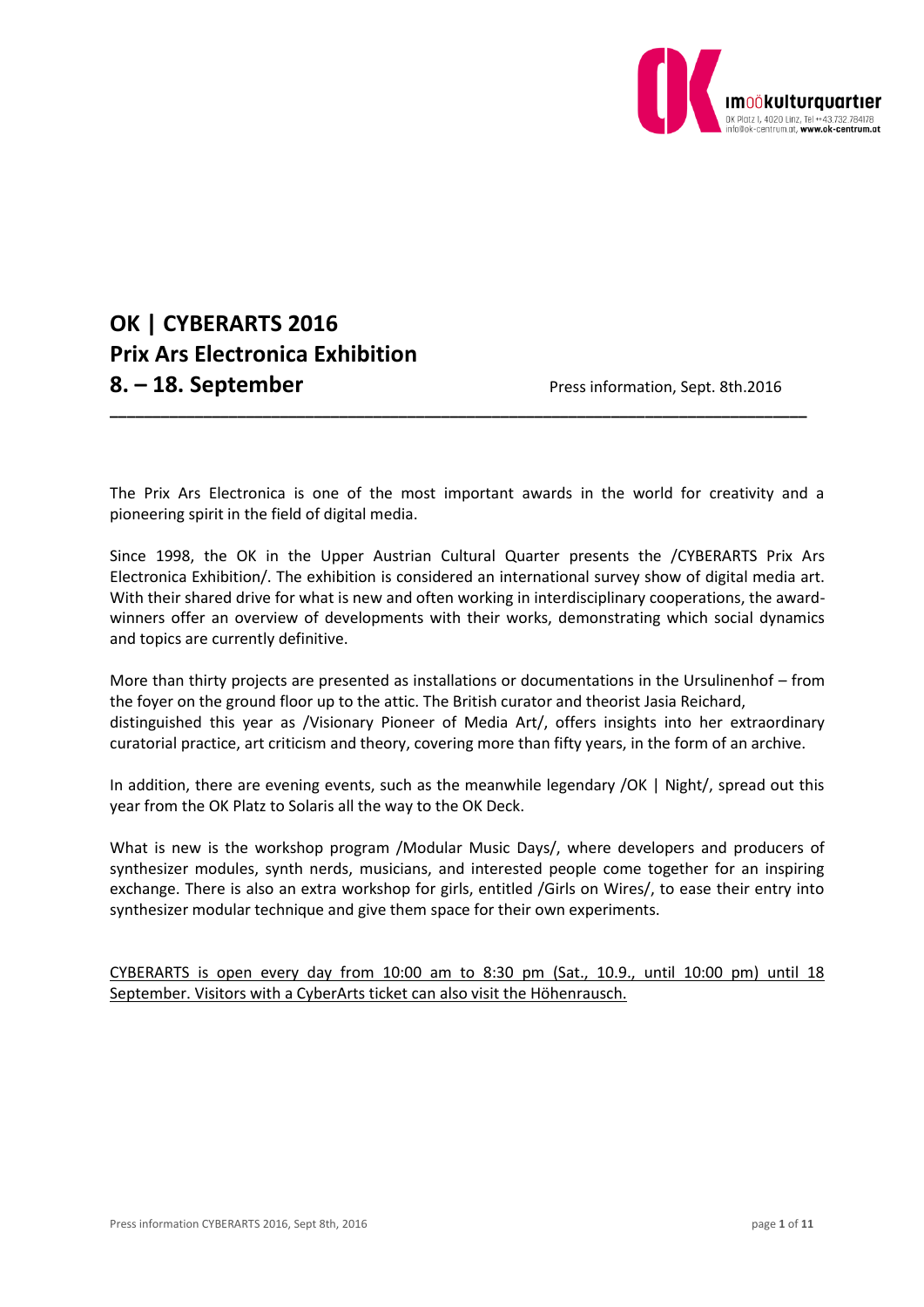

# **EXHIBITION**

# **INTERACTIVE ART**

The Interactive Art+ category has been a Prix Ars Electronica mainstay since 1990. The entries include a broad spectrum of formats ranging from installations to network projects. The jury focuses on the artistic quality of how the work's interaction is designed and developed, and looks for a meaningful dialog between the content on one hand and the work's interaction principles and interfaces on the other. Of particular interest is the sociopolitical relevance of the interaction and how it manifests an inherent potential to expand human beings' scope for action.

### **GOLDEN NICA**

**Mathias Jud, Christoph Wachter /CH** Can you hear me? Installation, Video canyouhearme.de

In a society under constant surveillance, where governments abuse power and act against basic human rights, interventions such as Can you hear me? provide us with powerful tools to challenge these systems and make our voices heard. Wachter and Jud were asked to present work at the Swiss embassy in Berlin. In this way the artists gained access to a space for dialogue situated in the government district, next to the German Federal Chancellery. The neighbourhood houses other embassies, such as those of the British and the USA. On the roofs of these buildings is a great deal of surveillance equipment, including hidden antennas and listening devices. The artists built makeshift can-antennas, uncamouflaged and clearly visible, and situated them directly between the listening posts of NSA and GCHQ. These antennas became the starting point for an open communication network. Everyone could participate using their WiFi-enabled devices. A collective conversation space in which every participant has equal rights occupied a space usually reserved for wiretapping. Within this network the voices of the everyday citizenry found their way into the enclosures of power. In addition to the documentation of this project there is an installation of antennas shown on the canopy of the Ursulinenhof.

### **AWARD OF DISTINCTION**

**Frank Kolkman /NL OpenSurgery** Installation, Video 37'1" www.opensurgery.net

Press information CYBERARTS 2016, Sept 8th, 2016 **page 2** of **11** page **2** of **11** The large number of YouTube videos of mainly uninsured Americans performing and sharing medical hacks inspired Frank Kolkman to create OpenSurgery: A DIY surgical robot, which can be used to perform laparoscopic surgery <sup>1</sup>. OpenSurgery examines the question of whether do-it-yourself surgical tools are a suitable alternatives to increasingly expensive health services. By combining 3D printing and laser cutting with hacked surgical pieces and components bought online, Kolkman's robot trades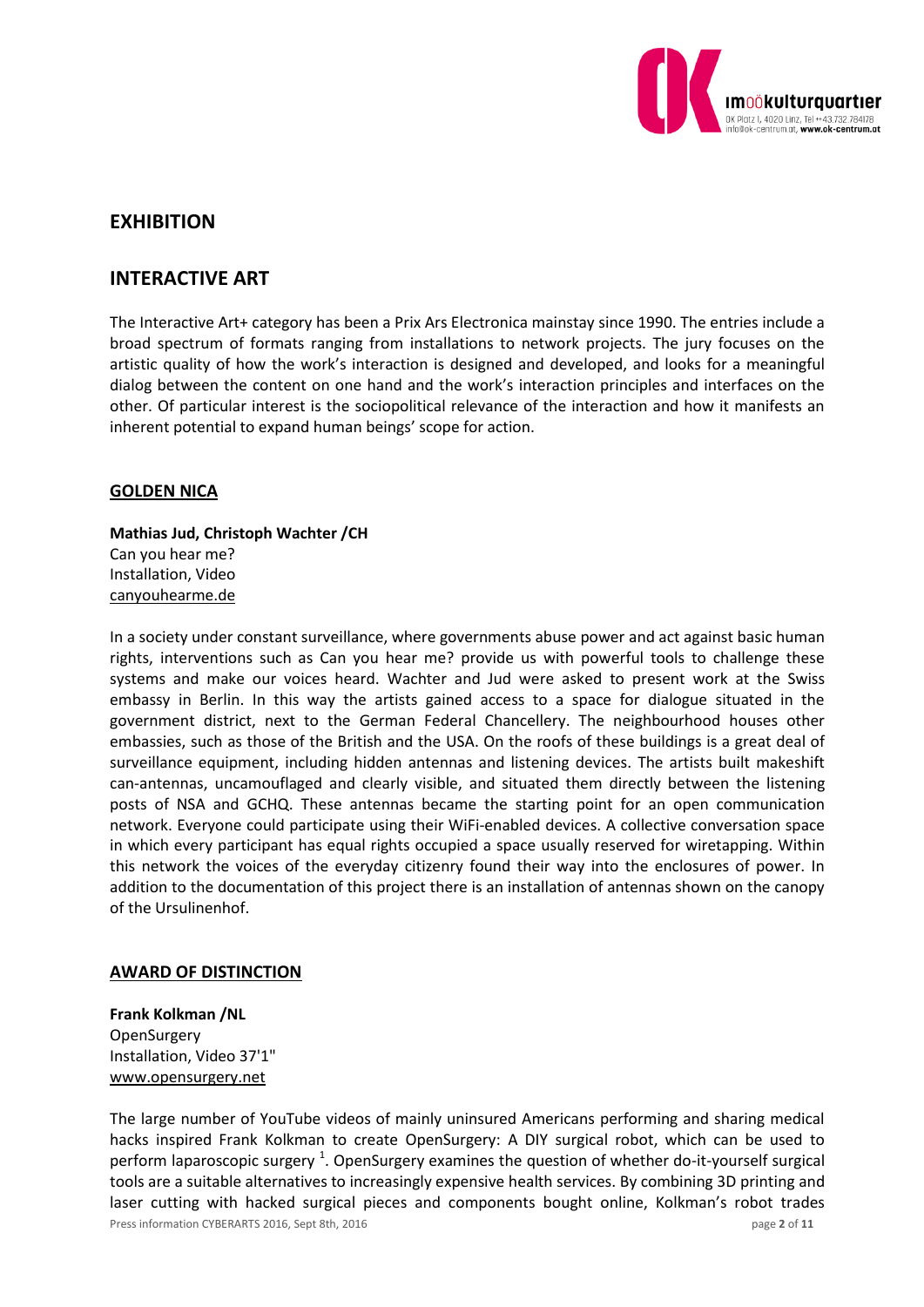

medical compliance for accessibility and easy distribution. Since it requires a surgeon to operate it, Open-Surgery intends, instead of providing an immediate solution, to facilitate discussion about alternative models of healthcare. The project raises important questions about inequality, ethics, and the lack of access to essential health services experienced by a growing number of people around the world.

*1 a surgical technique with optical instruments*

**Ann-Katrin Krenz /DE** Parasitic/Symbiotic Installation, Video 2'33" frau-krenz.de/parasitic-symbiotic

The relationship between humans and nature seems to be out of balance. The human, a being defined by technology, is harming the environment on which its existence depends. In Parasitic/Symbiotic this tension between nature and technology is addressed. A scenario is established in which a humanmade technical device sits, parasite-like, upon a tree. It contains a milling machine, which moves along the tree and carves a text into it. The text is a poem, Abschied, by Romanticist Joseph von Eichendorff, 1810. The poem expresses the Romantic ideals of humanities desire for oneness with nature. By carving into and harming the tree, this mechanised action directly contradicts these principles. The result is an encoded form of the poem, which incorporates digital aesthetics whilst also becoming a part of the living tree. The resulting damage to the tree is superficial. It will live on merging with the artificial carving until the artwork becomes one with nature.

### **HONORARY MENTION**

**Richard Vijgen /NL** Architecture of Radio Installation, Documentation 1'04" [www.architectureofradio.com](http://www.architectureofradio.com/)

Based on your GPS location, the app shows a 360-degree visualization of the Infosphere,  $-$  the manmade ecosystem of wireless infrastructure around you. The dataset includes almost 7 million cell towers, 19 million Wi-Fi routers, and hundreds of satellites. Our digital lives depend on these very physical systems for communication, observation, and navigation. A site specific version of the app includes wired communication infrastructure embedded in the exhibition space. Its aim is to provide a comprehensive window into the Infosphere. By revealing the defining infrastructure of these times, Architecture of Radio hopes to inspire a relation between ourselves and the technological world we are building.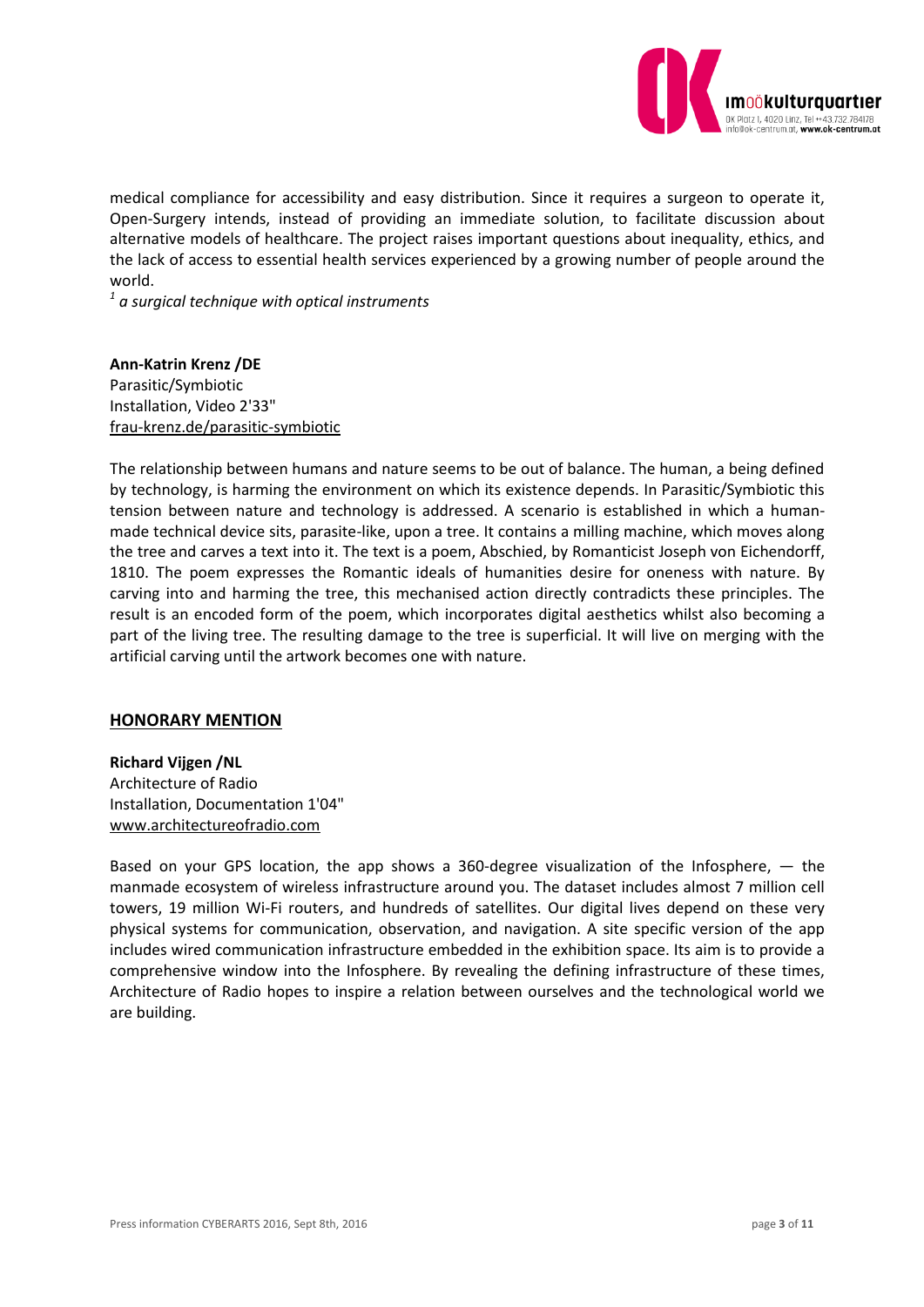

#### **Unknown Fields Division**

Liam Young /UK / AU Rare Earthenware Installation, Documentation 2'00" [www.unknownfieldsdivision.com](http://www.unknownfieldsdivision.com/)

Three ceramic Ming-style vessels crafted from toxic mud from a barely liquid lake in Baotou, Inner Mongolia, continually pumped with tailings from rare earth refining process, stand for the amount of waste created in the production of three items of technology—a smartphone, a featherweight laptop, and the cell of a smart car battery. They serve as witnesses to our participation in and interaction with this vicious circle of consumerism and exploitation and reminding us of the disturbing consequences of our consumerist habits, leading to a toxic future. These three Rare Earthenware vessels are the physical embodiment of a contemporary global supply network that displaces earth and weaves matter across the planet. They are presented as objects of desire, but their elevated radiation levels and toxicity make them objects we would not want to possess. They represent the undesirable consequences of our material desires.

**Prokop Batoniček /CZ, Benjamin Maus /DE** Jller Installation allesblinkt.com/jller; prokopbartonicek.com/jller

Jller is an apparatus that sorts pebbles from a specific river by geological age. The stones were taken from the stream bed of the German river, Jller. The history, origin, and path of each stone found in a river is specific to ist location, as every river has a different composition of rock types. The origin of these stones is precisely documented, as the machine automatically analyses the stones by type and age. The machine works with an image recognition system that processes the images of the stones and maps each of their locations on the platform throughout the ordering process. The information extracted from each stone are dominant colour, colour composition, and histograms of structural features such as lines, layers, patterns, grain and surface texture. It performs this act of sorting with a series of beautiful, choreographed moves.

### **Martin Molin /SE, Wintergatan /SE** Marble Machine Video 4'32", Documentation 1 + 2, 20'55" www.wintergatan.net/#/m.m.machine

Marble Machine is both an instrument and the song itself—the process of making is embedded within and is inseparable from the process of composition. It brings programming, performance, traditional handcrafting and digital production together to make a contemporary pop song using ancient techniques and modern tools. This machine is an ingenious work that explores the relationship of music to movement, mathematics, physical processes, and systems thinking. The machine consists of around 3000 parts and 3000 screws, including 500 LEGO parts, 5 full-size sheets of Baltic birch plywood, and 2000 marbles. The Marble Machine features the following instruments: Kickdrum, snare drum, hihat, sizzle cymbal, electric bass and vibraphone. With more than 23 million clicks on YouTube the video is a hit on the social media platforms.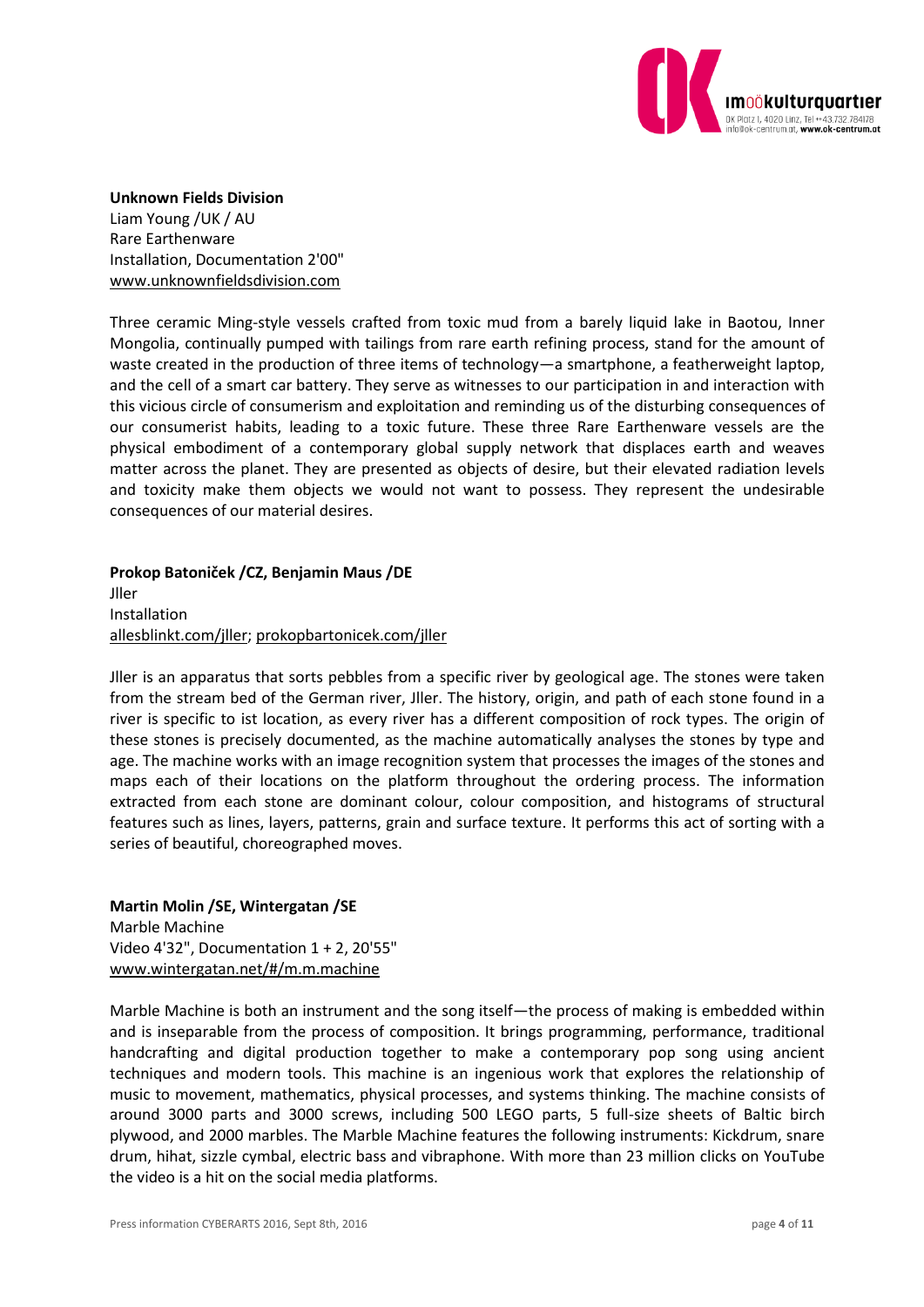

**Louis-Philippe Demers, Bill Vorn /CA** Inferno Installation & Performance, Documentation 3'26" billvorn.concordia.ca/robography/inferno.html

Among cultures throughout history, the representations of Hell, demons, and punishments are vast. In Inferno, the anxiety of the Singularity translates Hell and infinite punishment into a pseudo-model of infinite automation (rituals) and subordination to the machine. Inferno is a participative robotic performance project that addresses many recurrent issues revolving around human-robot symbiotic relationships. A selected group of the public is given an active part in the performance, creating a radical instance of immersive and participative experiences. Through wearing or being entrapped in a robotic entity, the concept of the Cyborg that emerged in the late 80s is invoked. Here you can see a documentation of Inferno. During the Ars Electronica Festival, you can also experience the performance live in the Ursulinensaal.

**!Mediengruppe Bitnik /UK /CH** Random Darknet Shopper Videoinstallation 9'40" wwwwwwwwwwwwwwwwwwwwww.bitnik.org/r

Hidden online markets exemplify how the Internet in general, and Darknets in particular, are helping to increasingly blur the lines of national legal dictates: What is legally produced and sold in one country is not necessarily even legal in another. Being global, these markets connect diverse jurisdictions, questioning notions of legality and producing a vast grey zone of goods available virtually everywhere. The Random Darknet Shopper is an exploration of the deep web via the goods traded there. The automated online shopping bot operated from within three exhibition spaces between 2014 and 2016 with a budget of \$100 in Bitcoins per week. The bot went shopping in the deep web, where it randomly chose and purchased one item per week and had it mailed directly to the exhibition space. The documentation provides an insight into the dark side of the Internet.

**onformative in collaboration with Christian Loclair /DE** Pathfinder-Generative approach for conceptual choreography Documentation 2'48" onformative.com/work/pathfinder

Pathfinder is designed to initiate inspiration for choreography. The tool generates an algorithm that projects abstract shapes into space, creating a digital environment to stimulate dancers. The system produces logical transitions between geometric shapes to guide and inspire the user into complimenting these forms by producing continuously transforming human states. Choreographers can adjust parameters to delineate a desired type of animation without the ability to define the exact output. Pathfinder opens new perspectives in dance and choreography. It aims to encourage the creative abilities of generations of digital artists, dancers, and choreographers.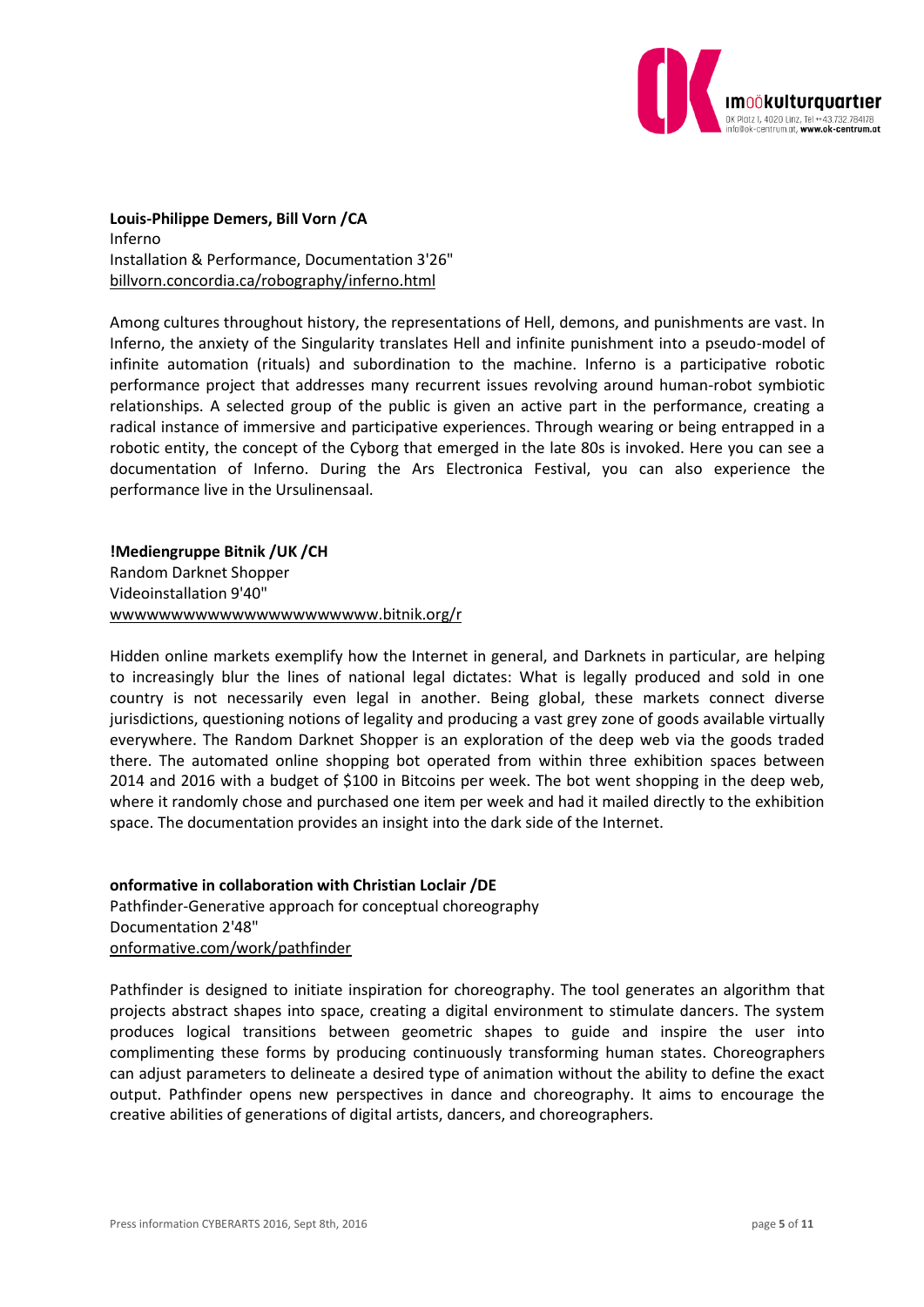

**Mat Collishaw /UK** The Garden of Unearthly Delights, 2009 Installation Courtesy: Private collection

Throughout his career Mat Collishaw has created a series of zoetropes; a device dating back to the 1860s used to create the illusion of a moving image. Originally the honorary mention was given to the British artist for All Things Fall comprising of over 300 individual figures, bringing to life the biblical tale of genocide The Massacre of the Innocents. In the work exhibited here, The Garden of Unearthly Delights (2009) was inspired by another iconic painting; Hieronymus Bosch´s The Garden of Earthly Delights, 1490 and 1510. As the machine rotates, an animated scene of human brutality against the animal kingdom appears, that is both compelling and unsavoury. Devilish imps attempt to spear snails, throw rocks at butterflies and hit fish in this spectral garden. The zoetrope's uncannily fast revolution seduces the viewer, before they fully realise they are complicit within a scene of violence. Collishaw successfully draws upon the language and traditions of art history, using modern technology and visual devices that beguile the human eye, to present excesses of violence that are both alluring and mesmerizing.

#### **Kyle McDonald /US**

Exhausting a Crowd Documentation, Video by Nico Turner, 12 hours with Jonas Jongejan (Collaboration and Site development) Commissioned by Victoria and Albert Museum for "All of this Belongs to You" exhaustingacrowd.com

Exhausting a Crowd was inspired by Georges Perec's novel, An Attempt at Exhausting a Place in Paris (Tentative d'epuisement d'un Lieu parisien), and automates the task of completely describing the events of 12 hours in a busy public space like Piccadilly Circus in London. The events occurring during this period are open to anyone to comment upon, annotate, or tag, resulting in a collaborative interpretation of the narrative. Some commentaries provide narration for complex multi-character stories, others catalogue every single selfie taken. The work is a beautiful record of the energy present in shared space, as well as a disturbing look into the potential for control in a dystopian environment of constant mass surveillance.

### **Robertina Šebjanič, Slavko Glamočanin /SI**

Aurelia 1 + Hz/proto viva sonification Documentation 5'07'', Video 21'23" robertina.net/aurelia-1hz-proto-viva-sonification

Aurelia 1+Hz/proto viva sonification is an interactive performance that explores the phenomena of interspecies communication, sonification of the environment, and underwater acoustic/bioacoustics, using jellyfish. Jellyfish are one of the rare organisms that seem perfectly suited for the Anthropocene era. The current 6th Mass Extinction may not apply to them, in fact, their numbers are growing. It is not established (yet) how they communicate. Do they feel vibration? Aurelia aurita's gravity receptors (calcium crystals) are the same as in the human inner ear. The performance features live transmitted sound, generated by Aurelia aurita (also known as moon jellyfish).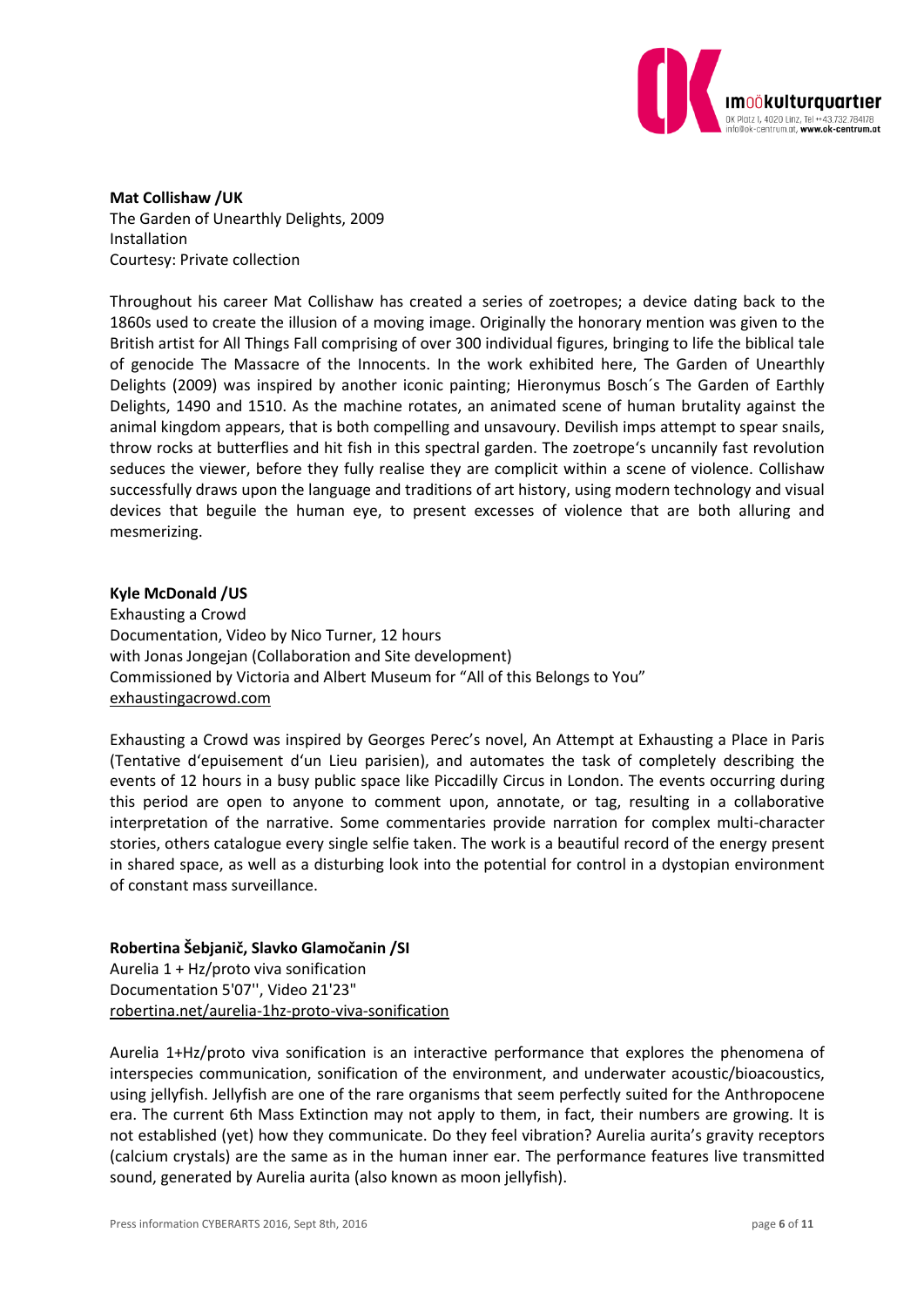

Sound loops containing recordings of the jellyfish and sonic experiments generated from pre-recorded jellyfish blooms out at sea are mixed into a new soundscape score, which is assembled into an immersive, sonic and visual experience. The artists consider the exploration of interspecies communication to be crucial for our developing a better understanding of the earth's environment and restoring a deeper relationship between all forms of life.

#### **Yoichi Ochiai /JP**

Fairy Lights in Femtoseconds Documentation 3'10" digitalnature.slis.tsukuba.ac.jp/2015/06/fairy-lights-in-femtoseconds

Fairy Lights in Femtoseconds is a 3-dimensional holograph that creates a dialogue between the physical and the immaterial, melting the border between matter and images. The result of a successful collaboration between artist Yoichi Ochiai and three Japanese universities, compositions of light fields are created using laser-induced plasma, operating in 30 femtosecond pulses (30 quadrillionths of a second). Exciting the plasma at high intensity for ultra short time periods causes it to emit light arbitrarily outwards into 3D space. Holographic synthesis on light fields has long been the subject of science fiction and is often visualised in movies and computer games. This project employs a method of rendering aerial and volumetric graphics into three-dimensional, computationally controlled matter. It evokes a magical science fiction narrative, situating the imaginary and intangible within the ordinary world.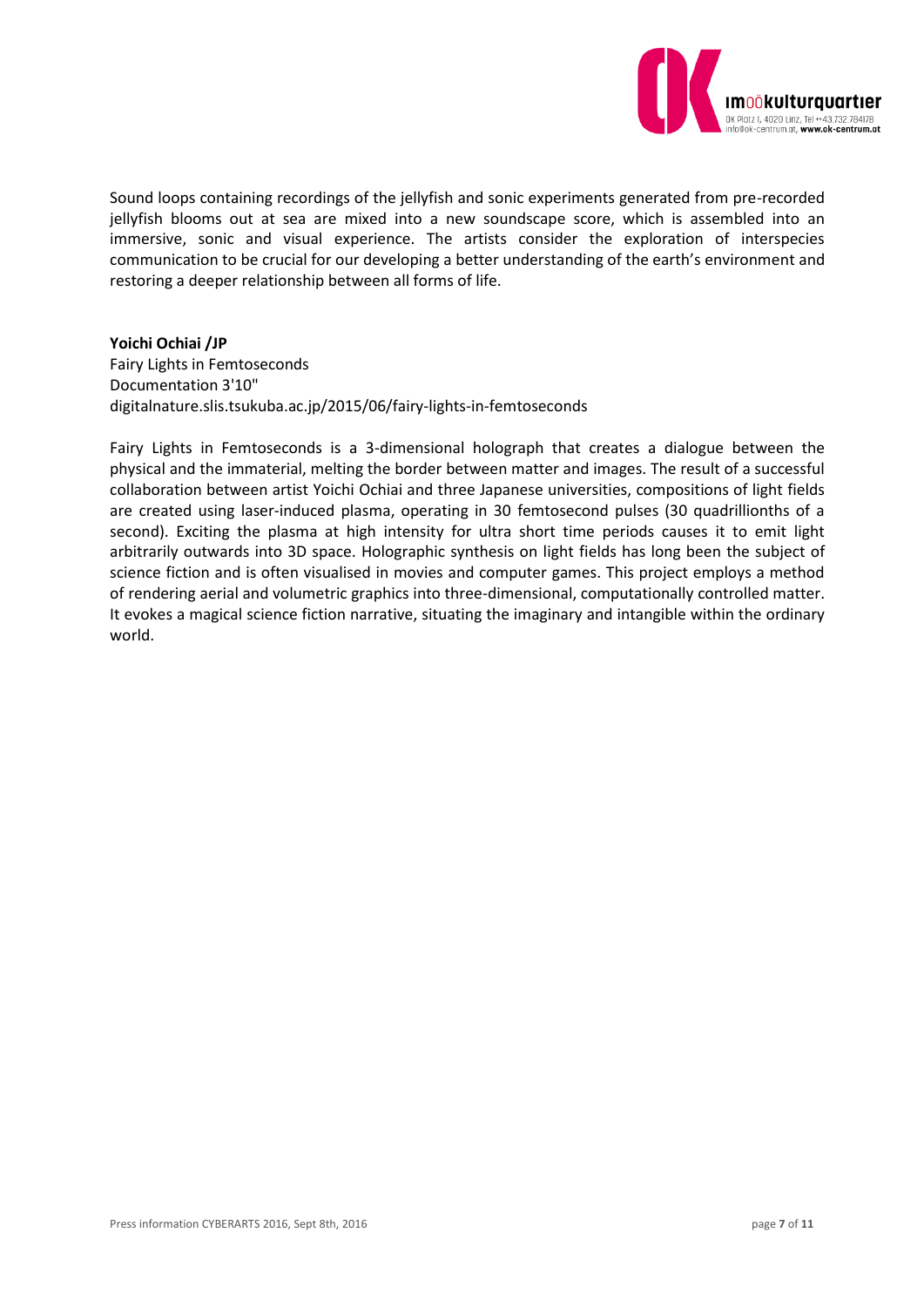

## **COMPUTER ANIMATION**

Digital filmmaking now encompasses very diverse genres and techniques—mapping architecture and landscapes, time-based sculptural works, experimental-abstract visual design and interactive features operate alongside the storytelling and special effects of commercials and feature films. These vertices also demarcate the range of computer animation today, though visual design's boundaries are becoming increasingly permeable. The Prix Ars Electronica Animation Festival features the best of this year's submissions and additional programs. The categories this year are: Deconstructed Realities, Visuals & Sound, Statement, Abstract, Expanded & Experimental, Narration, Comedy & Black Humor and Late Nite. A selection is screened at Central Linz, Landstraße 36, which also hosts the Expanded Animation Symposium. Electronic Theater is a very entertaining presentation of all the prizewinning works in the 2016 Prix Ars Electronica's Computer Animation/Film/VFX category.

### **GOLDEN NICA**

**Boris Labbé /FR** Rhizome Installation www.borislabbe.com/Rhizome

Rhizome by Boris Labbé, a film director and visual artist based in Madrid, is a complex animated film. Approximately 2,300 original Indian ink and watercolour drawings were needed to create the work. The artist blended these together using complementary techniques such as the software After Effects to produce a post-digital painting-like visual poem. Rhizome invites the viewer to get lost in a microscopicly small world that is in constant change, permanently redistributing itself in a mindblowing metaphor of evolution, urbanization, migration, and the mutation of societies. Highly elaborate aesthetic research mixes with complex hand-drawn animation and computer crowdsimulation to build a multi-layered but very coherent universe. The musical composition created by Brazilian composer Aurélio Edler-Copes, forms a haunting rhythmic base, acute and repetitive which articulates the word "Rhizome" in Morse code.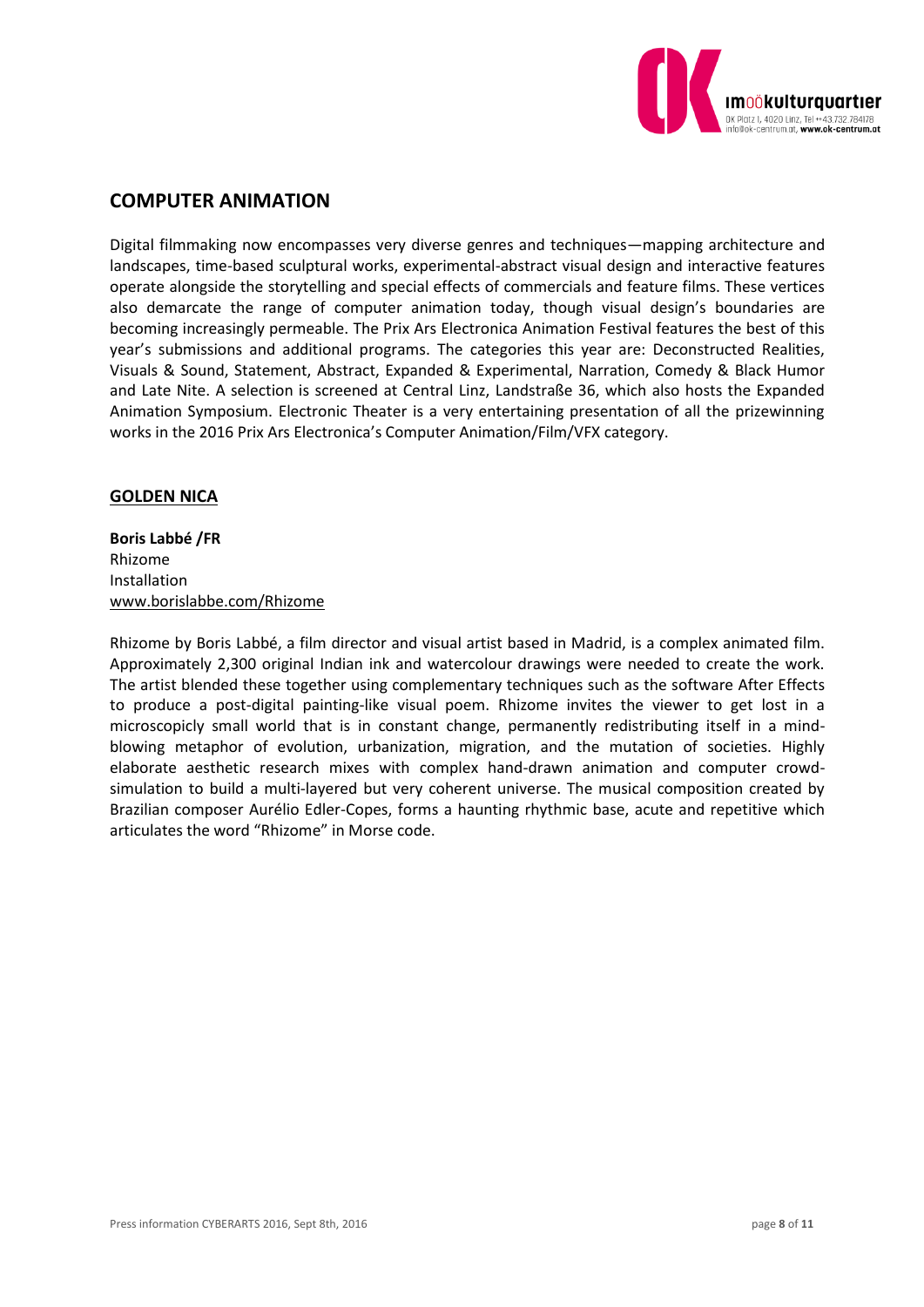

# **DIGITAL COMMUNITIES**

In 1995 in the wake of the World Wide Web's emergence, the Prix Ars Electronica launched its Internet category, and then proceeded to repeatedly redefine it in accordance with the rapid development of life online. The focus is currently on projects with significant social relevance. Citizen activism, strategies to promote financial and political transparency, enabling projects in the so-called Global South, optimizing individual potential and crowdfunding reflect the massive paradigm shift that's still underway.

### **GOLDEN NICA**

**P2P Foundation** Documentation 3'32" p2pfoundation.net

This digital community, launched in 2005 by Michel Bauwens, is dedicated to advancing the social potential of peer-to-peer technologies. As a decentralized and self-organized non-profit organization, it analyzes, documents and promotes peer-to-peer strategies that seem to be well-suited to facing the challenges and problems of our times in ways that display great future promise. The focus is on three key traits: sustainability, openness and solidarity. Since its inception, the community of the P2P Foundation has input over 30,000 entries documenting the history and development of the peer-topeer movement. One of the very first articles about the crypto-currency Bitcoin was published on the P2P Foundation's website. Since its launch in 2006, the P2P Foundation Wiki has been accessed more than 27 million times and contains the world's largest collection of knowledge about P2P.

### **AWARD OF DISTINCTION**

#### **Refugee Phrasebook**

Installation, Documentation 1'59"

### [www.refugeephrasebook.de](http://www.refugeephrasebook.de/)

Julieta Aranda/Berlin, Monika Dorniak/London, Paul Feigelfeld/Berlin, Caoimhe Gallagher/Dublin, Zoe Claire Miller/ Berlin, Markus Neuschafer/Berlin, Agostina Rufolo/Buenos Aires, Judith

Refugee Phrasebook is an open collaborative project that provides a collection of useful phrases, icons and links for refugees and their helpers to support them after their arrival in a new place. It assembles important phrases from various fields and encourages designers and experts to improve on the material, for example, by creating basic vocabulary tables for medical and legal terminology in 44 different languages. Together with a global network of volunteer translators, editors, designers, printers, publishers, lawyers, doctors, etc. plus partner institutions in Germany, Greece and the Netherlands, Refugee Phrasebook continues to develop sustainable communication tools to help support an open culture. All materials are adaptable to local needs and are distributed with open licenses in ready-to-print formats for immediate use all over Europe and the world.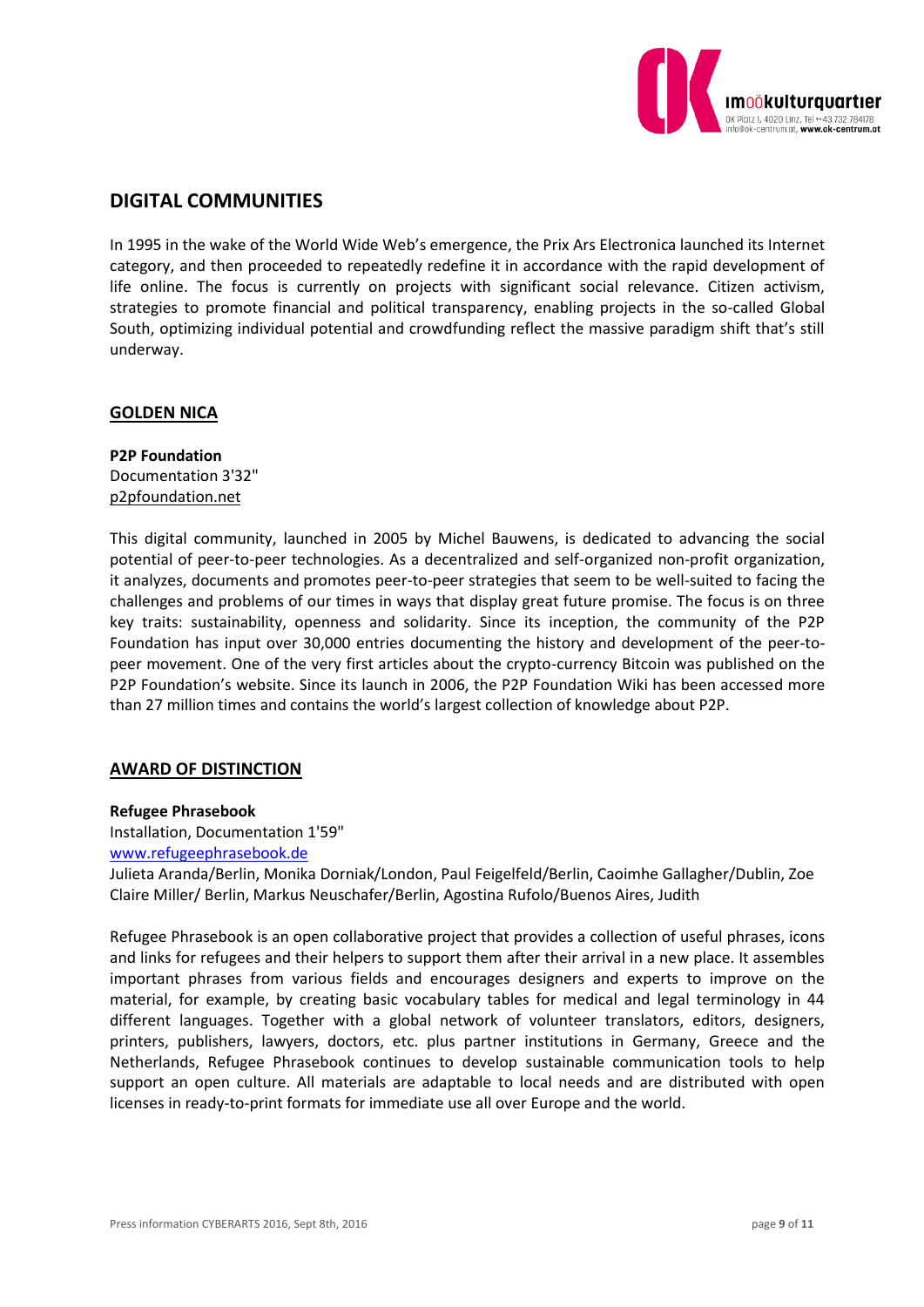

**SAZAE bot** Documentation 6'10" twitter.com/sazae\_f

A bot (short for robot) is a computer program that can automatically perform certain repetitive tasks without having to rely on instructions from a human user. The SAZAE bot is just such a program. The bot went online in summer 2010 and is active on Twitter since that time. It presents itself as a parody of a Manga figure who is extremely popular in Japan, Sazae-San. The SAZAE bot reacts to tweets and re-tweets. Its followers are known to particularly appreciate its witty remarks. Then, in 2014, Hitoyo Nakano was "born" and the anonymous human user behind the SAZAE bot assumed a distinct identity. Since this moment, the SAZAE bot has been controlled via Google Forum, where anyone can post tweets as SAZAE bot completely anonymously. This isn't just a site for exchanging opinions and jokes; here, people also arrange face-to-face meetings and other activities in the real world—for instance, handing out candy around Christmas time, balloon takeoffs, guerrilla actions, attending Ted Talks or making a live appearance at the UN|COMMONS conference in Berlin.

# **PRIX FORUM**

The Prix Forums offers the opportunity to meet 2016 Prix Ars Electronica winners and hear them talk about their work, motives and motivation. All talks will be held on Saturday 10th of September in the Ursulinensaal at the OÖ Kulturquartier, except for the Prix Forum Computer Animation/Film/VFX, which is scheduled on Friday 9th of September at Central Linz, Landstraße 36.